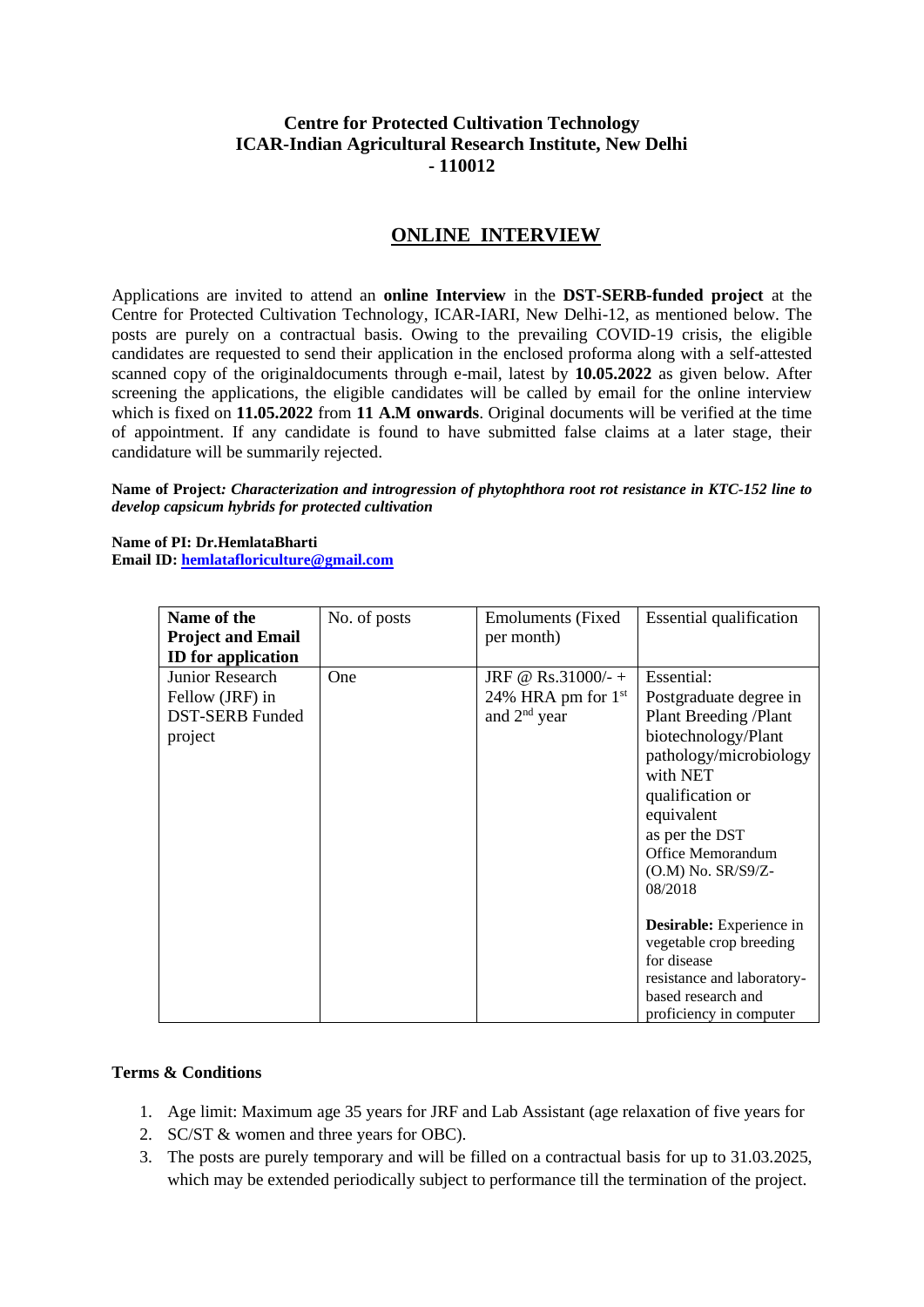- 4. The selected candidate shall not claim regular appointment at this Institute, as the post is coterminous with the project.
- 5. The **interview for eligible candidates will be held online**, the details of which will be communicated to eligible candidates by email.
- 6. Reporting time for the online interview will be communicated and all the candidates shall adhere to the instructions.
- 7. The candidates will have to compulsorily fill in the application form (as per the format annexed), all the scan certificates from matriculation onwards, date of birth certificate, NET/equivalent certificate, degree certificate either original or provisional, and a recent photograph enclosed onto the scan application form. Proof of experience and publications also need to be sent by email. The selected candidate will be required to produce all the original documents and medical certificates at the time of joining.
- 8. No TA/DA/ any other expenses will be paid for attending the interview.
- 9. Only the candidates having essential qualifications would be entertained for the online interview.
- 10. Concealing of facts or canvassing in any form shall lead to disqualification or termination.
- 11. The candidate intending to attend the online interview, if any of his near or distant relatives is an employee of the ICAR/IARI, has to declare his/her name, designation, nature of duties, relationship in writing so as to reach by **10.05.2022**. If on the date of the online interview such declaration is furnished and found that his relative is an employee of ICAR/IARI, such candidate will not be allowed to appear in the interview.
- 12. All the other candidates are also required compulsorily to submit the scan declaration dully signed in the format annexed along with other documents in thee-mail.
- 13. In case of any disputes, they will be resolved in the jurisdiction of the New Delhi court only.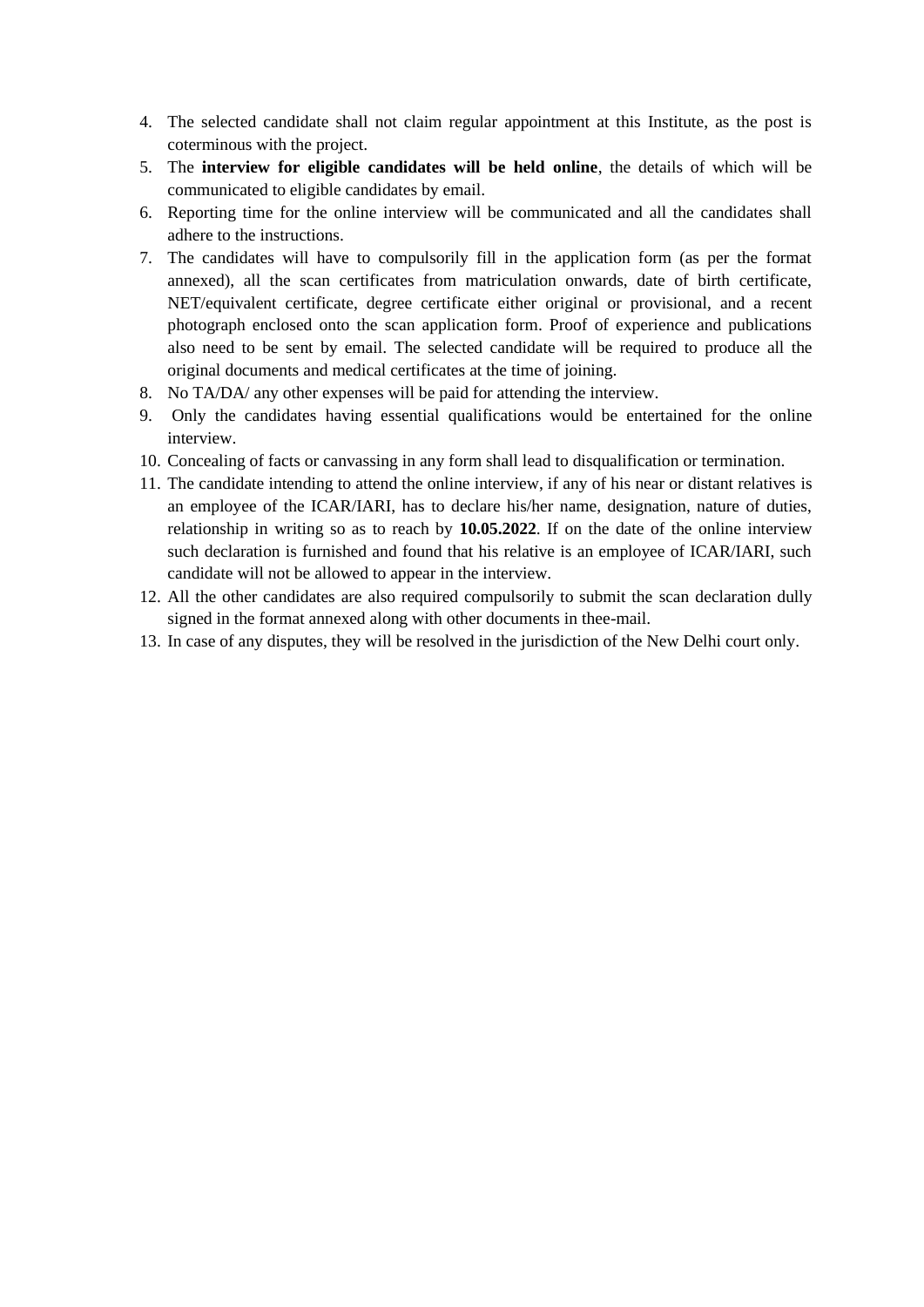# **Application Form**

# **Application for the post of …………………………………**

| 1.  | Full Name (In Block letters)                    | <b>Attested Passport size</b> |
|-----|-------------------------------------------------|-------------------------------|
| 2.  | Father's Name                                   | photograph                    |
| 3.  | Date of Birth (DD/MM/YY)                        |                               |
| 4.  | Age as on Interview date                        |                               |
| 5.  | Address with pin code (a. Permanent address and |                               |
|     | b. For communication)                           |                               |
| 6.  | Mobile No.                                      |                               |
| 7.  | E-mail Address                                  |                               |
| 8.  | <b>Sex</b>                                      |                               |
| 9.  | <b>Marital</b> status                           |                               |
| 10. | Whether belongs to SC/ST/OBC/General            |                               |
|     |                                                 |                               |

# 11. Details of Educational Qualification from 10<sup>th</sup> onwards

| Degree | Board/University | <b>Year of Passing</b> | Percentage |
|--------|------------------|------------------------|------------|
|        |                  |                        |            |
|        |                  |                        |            |
|        |                  |                        |            |
|        |                  |                        |            |

12. Details of Experience (include the experience of one year and above only)

| S.No. | Position held   Employer | Period<br>(from) | Period (to) | Total<br>experience |
|-------|--------------------------|------------------|-------------|---------------------|
|       |                          |                  |             |                     |
|       |                          |                  |             |                     |
|       |                          |                  |             |                     |

13. Details of publications (only published research papers):

14. No objection certificate from present employer:

15. Additional information:

16. Self-declaration regarding truthfulness in application: